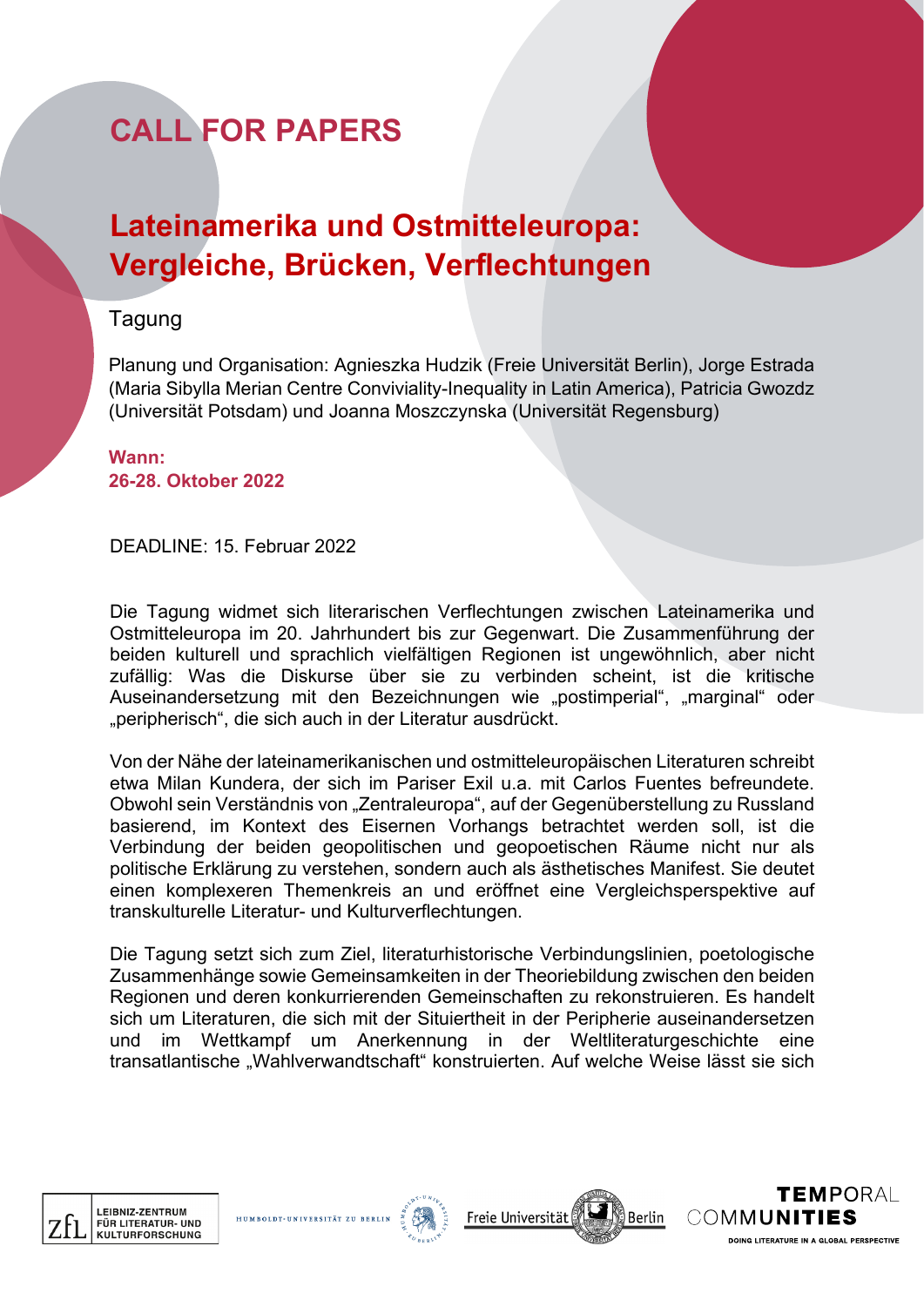literaturtheoretisch, literaturgeschichtlich oder kulturwissenschaftlich umfassen und erklären?

Mögliche Themenschwerpunkte sind:

- Übersetzung und kulturelle Diffusion: Welche Akteur\*innen Schriftsteller\*innen, Übersetzer\*innen, Verleger\*innen, Kulturinstitutionen – haben sich am literarisch-kulturellen Austausch beteiligt und welche Rolle spielt dieser Austausch in literarischen Texten?
- Theoretische Überlegungen: Wie lassen sich die Verflechtungen zwischen Lateinamerika und Ostmitteleuropa literatur- und kulturtheoretisch beschreiben?
- Dokumente des Kulturkontakts dargestellt anhand der Reiseliteratur, dem Dokumentarfilm und der Dokumentarfotografie: Welche (Denk-)Bilder von Lateinamerika in Ostmitteleuropa und umgekehrt von Ostmitteleuropa in Lateinamerika werden vermittelt?
- Ästhetisch-poetologische Zusammenhänge, Zirkulation und Transformation: Welche literarischen Gattungen und Strömungen kursierten zwischen den beiden Regionen?
- Gesellschaftspolitisches Engagement der Literatur- und Kunstschaffenden, soziale Imaginarien in Bewegung: Wie werden politische Umbrüche, Ungerechtigkeit, Macht, Gewalt und Alltag im Sozialismus und in autoritären Diktaturen dargestellt?
- Literarische Gemeinschaften: Welche Dialoge und konkurrierende Diskurse sind in und zwischen den beiden Regionen entstanden? Wie kann man den Begriff der Gemeinschaft vor dem Hintergrund peripherer Wahlverwandtschaften neu denken und wie werden Aktivitäten des "Zentrums" verhandelt?

Vorschläge für weitere Schwerpunkte sind willkommen.

Themenvorschläge für 45-minütige Vorträge sind in Form eines Abstracts (max. 300 Wörter) **bis zum 15. Februar 2022** per E-Mail an tagung2022laoste@gmail.com auf Deutsch, Englisch oder Spanisch einzureichen. Eine Publikation ist vorgesehen und wird für das Jahr 2023 geplant. Für einen Teil der eingeladenen Vortragenden werden Reise- und Aufenthaltskosten voraussichtlich übernommen.



HUMBOLDT-UNI





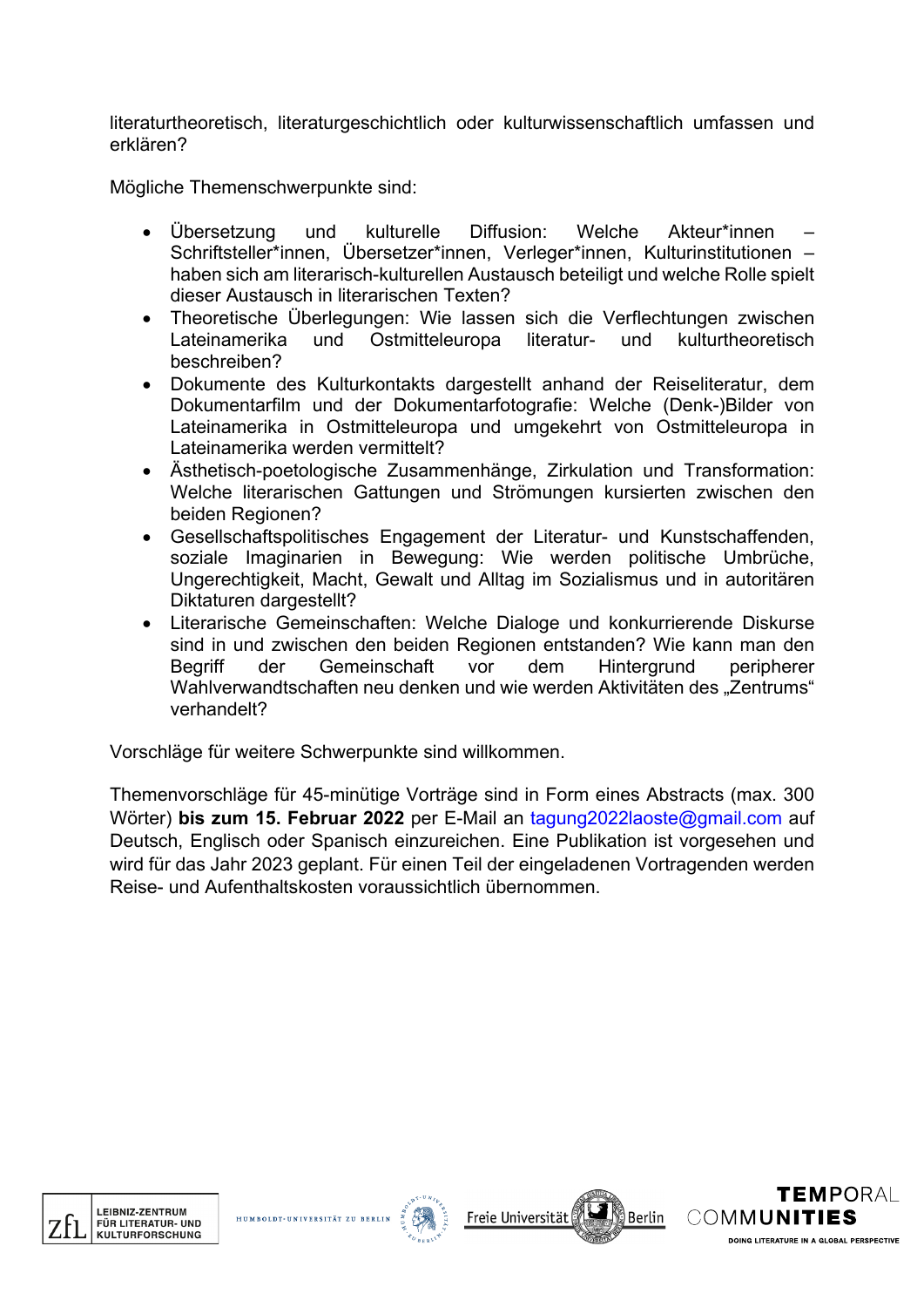# **Latin America and East-Central Europe: Comparisons, Bridges, Entanglements**

#### **Conference**

Organisation: Agnieszka Hudzik (Freie Universität Berlin), Jorge Estrada (Maria Sibylla Merian Centre Conviviality-Inequality in Latin America), Patricia Gwozdz (Universität Potsdam) und Joanna Moszczynska (Universität Regensburg)

#### **Dates: 26-28 October 2022**

DEADLINE for abstract: 15 February 2022

This conference welcomes discussions on the literary entanglements between Latin America and East-Central Europe from the 20th century to the present. Bringing together these two culturally and linguistically diverse regions is unusual but not accidental: what connects them is the critical examination of terms such as "postimperial", "marginal" or "peripheral" in cultural expressions and theory production.

Milan Kundera – a close friend of Carlos Fuentes and other Latin American writers during his exile in Paris – reflects, for example, on the proximity between Latin American and East-Central European literatures. Kundera's understanding of "Central Europe" hinges on a contrast with Russia and should be thought of in the context of the Iron Curtain. However, the connection between these geopolitical and geopoetic spaces is more than a political declaration and can be interpreted as an aesthetic manifesto. It points towards a more complex field and opens up a comparative perspective on transcultural links between transatlantic literatures.

The conference follows these connections and explores literary-historical intersections, poetological relations as well as similarities in the theory produced by both regions and their competing communities. These literatures evolve from their position in the historically and theoretically constructed space of the periphery. They negotiate aesthetic and epistemological topics and, with their positionality in mind, critically constitute affinities, whilst attempting to redefine World Literature by being included among its ranks. The conference's task is to examine how these relations are explained and expanded in academic disciplines ranging from literary theory and history to cultural studies.

Potential topics include but are not limited to:

HUMBOLDT-UNIVE







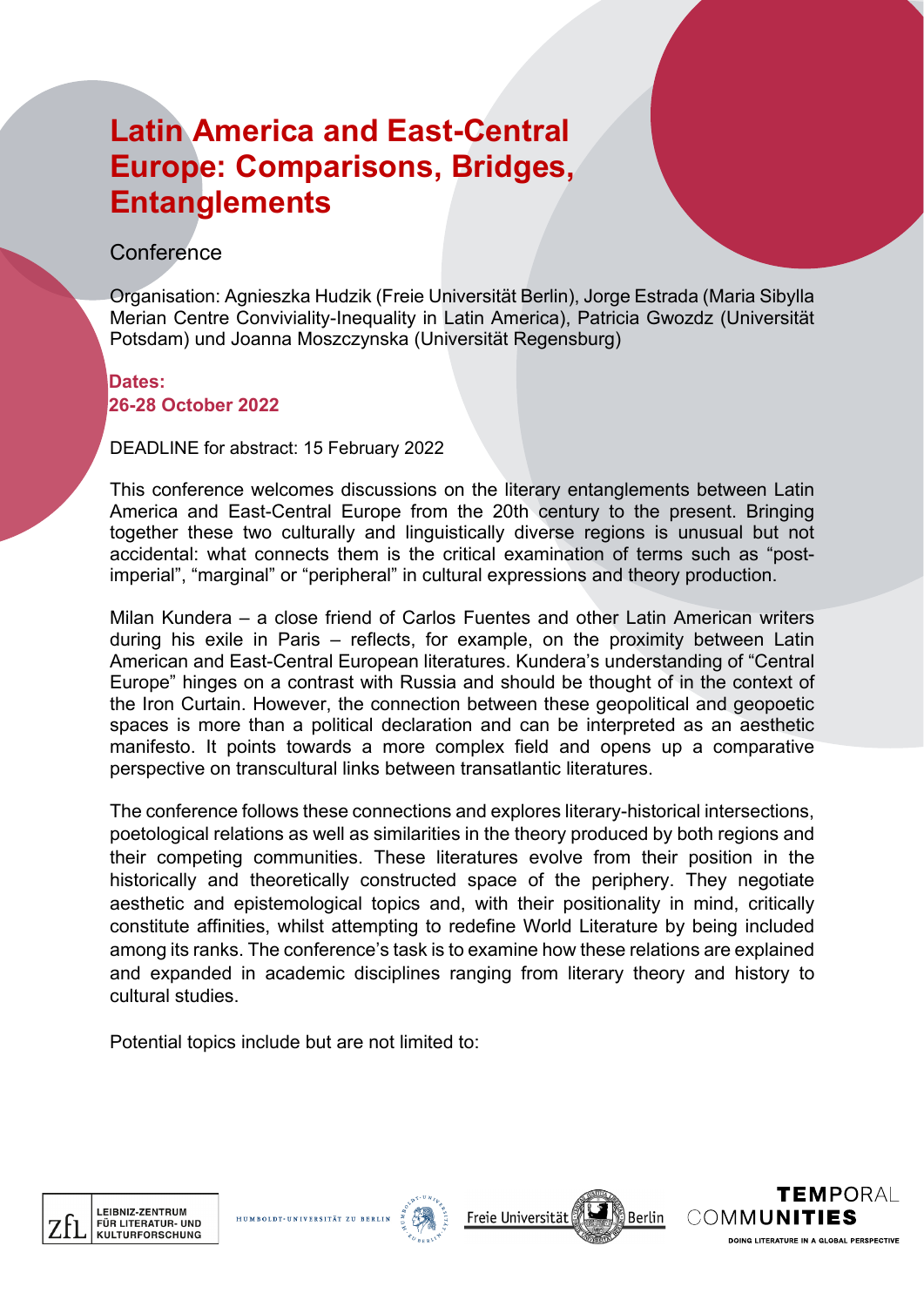- Translation and cultural diffusion: What actors writers, translators, publishers, and cultural institutions – have participated in literary-cultural exchanges and what role do these exchanges play in literary texts?
- Theoretical considerations: How can the interconnections between Latin America and East-Central Europe be described in terms of literary and cultural theory?
- Documents of cultural contact illustrated by travel literature, documentary film and documentary photography: What (mental) images of Latin America in East-Central Europe and vice versa are conveyed by them?
- Aesthetic-poetological connections, circulation and transformation: What literary genres and currents circulated between the two regions?
- The sociopolitical engagement of literary and artistic practitioners, social imaginaries in motion: How are political upheavals, injustice, power, violence, and everyday life represented under socialism and authoritarian dictatorships?
- Literary Communities: What dialogues and competing discourses have emerged between the two regions? How can the concept of community be reconceptualised in light of peripheral elective affinities and how does this community deal with the activities of the "centre"?

Proposals should be submitted to tagung2022laoste@gmail.com in the form of an abstract (max. 300 words) by February 15. There will be a conference volume to be published in 2023. Travel and accommodation will be covered for the invited participants.



HUMBOLDT





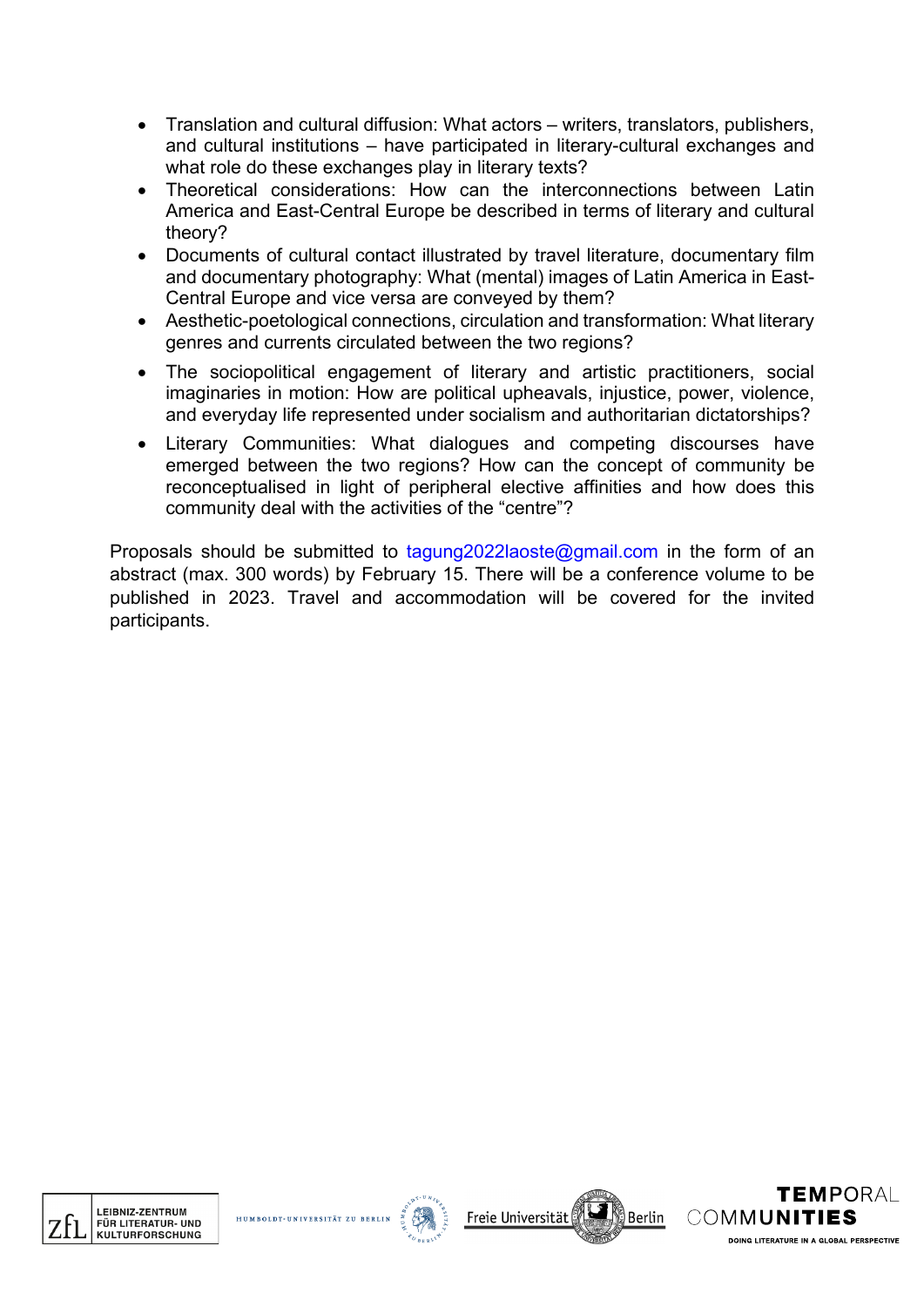### **América Latina y Europa Centro-Oriental: comparaciones, puentes, entrecruzamientos**

### Conferencia

Organización: Agnieszka Hudzik (Freie Universität Berlin), Jorge Estrada (Maria Sibylla Merian Centre Conviviality-Inequality in Latin America), Patricia Gwozdz (Universität Potsdam) und Joanna Moszczynska (Universität Regensburg)

#### **Fechas: 26-28. Octubre 2022**

Plazo de entrega de abstracts: 15. Febrero 2022

La conferencia está dedicada a los entrecruzamientos literarios entre América Latina y Europa Centro-Oriental desde el siglo XX hasta la actualidad. La fusión de dos regiones culturalmente y lingüísticamente diversas resulta inusual, pero no es accidental: estas regiones están conectadas por una postura crítica frente a términos como "postimperial", "marginal" o "periférico", una postura que se puede observar en expresiones culturales y discusiones teóricas.

Milan Kundera – amigo íntimo de Carlos Fuentes y de otros escritores latinoamericanos durante su exilio en París – se explaya, por ejemplo, sobre la proximidad entre las literaturas de Latino América y las de Europa Centro-Oriental. Si bien Kundera piensa sobre "Europa Central" en contraste con Rusia y por ello uno no debe olvidar el contexto histórico de la Cortina de Hierro, la conexión entre estos espacios geopolíticos y geopoéticos no es sólo una declaración política, sino que se trata también de un manifiesto estético. Apunta hacia un campo más complejo y abre una perspectiva comparativa sobre los vínculos transculturales entre las literaturas transatlánticas.

La conferencia sigue estas conexiones y explora las intersecciones literario-históricas, las relaciones poetológicas, así como las similitudes en la teoría producida por ambas regiones y comunidades que compiten y negocian a escala global. Se trata de literaturas que, desde el constructo histórico y teórico que es la periferia, negocian cuestiones estéticas y epistemológicas y construyen afinidades en medio de esa pugna por redefinir la literatura mundial al ser incluidos en ella. ¿De qué manera se pueden explicar y ampliar estas relaciones en la teoría literaria, la historia de la literatura y los estudios culturales en général?

Los temas posibles son, entre otros, los siguientes:

HUMBOLDT-UN